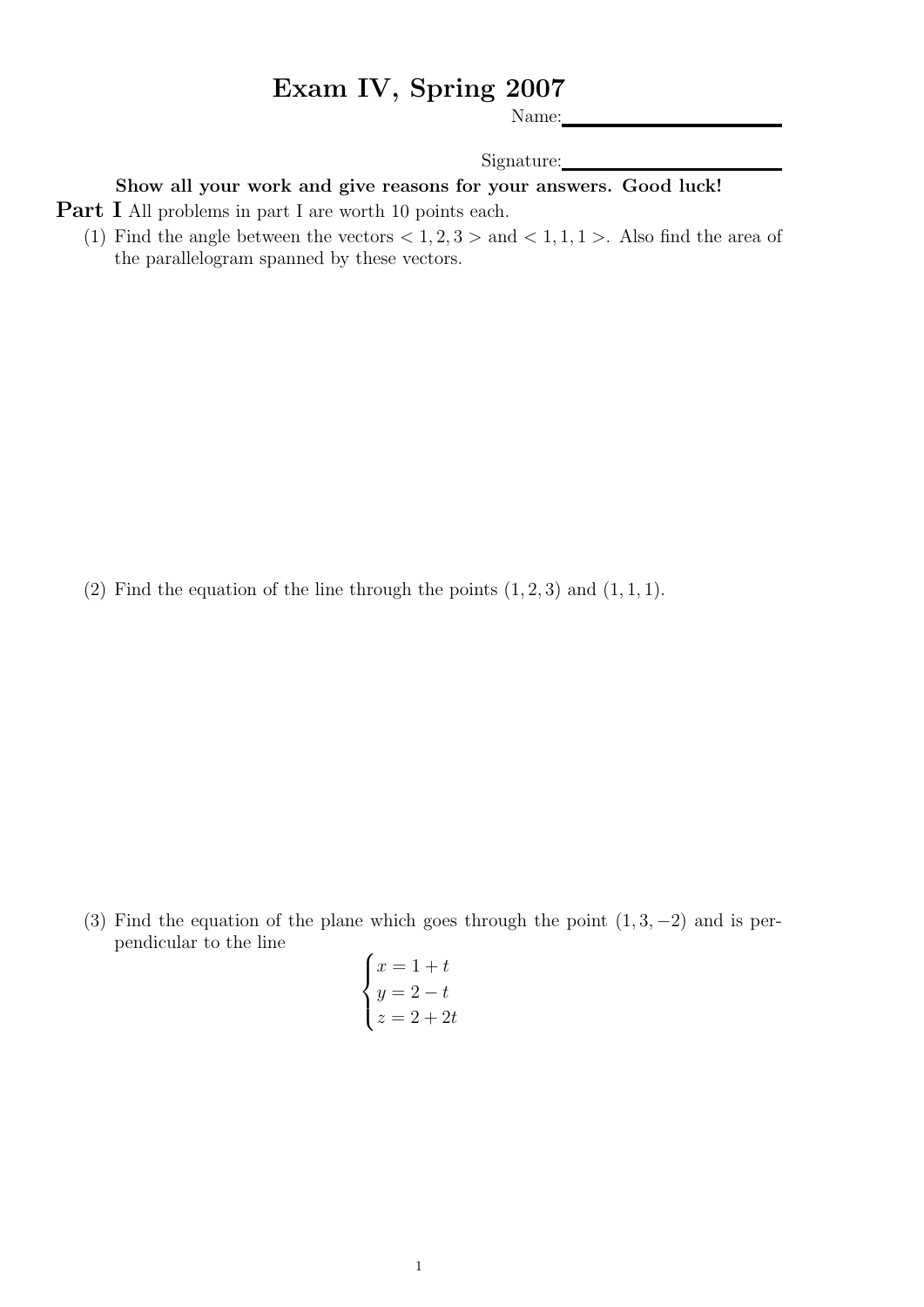(4) Find the distance of the point  $(1, 2, 3)$  to the plane  $3x - y + z = 5$ 

(5) Determine if the vectors  $< 1, 2, 3 > 0, -1, 0, 3 > 0$  and  $< 0, 1, 5 > 0$  are co-planar. [As always, you must justify your answer.]

(6) Express  $f(x) = \cos(x^3)$  as a series. Include the interval of convergence.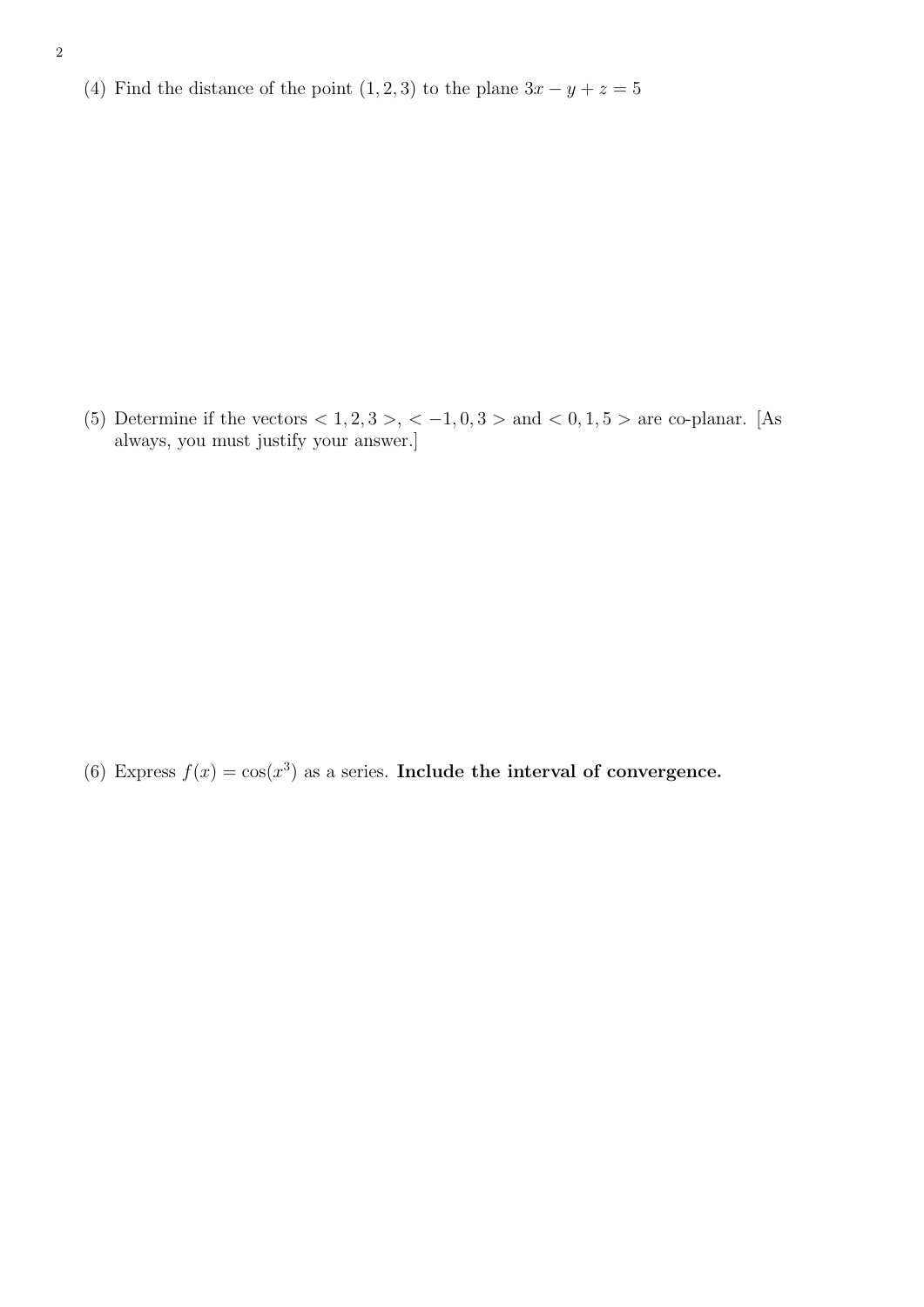Part II Problem in Part II are worth 20 points.

(7) Determine if the following lines are skew, parallel or intersect.

$$
\ell_1 : \begin{cases} x = 1 + 3t \\ y = -1 - t \\ z = 2 + 3t \end{cases} \text{ and } \ell_2 : \begin{cases} x = 0 + 3s \\ y = 4 + s \\ z = 2 - s \end{cases}
$$